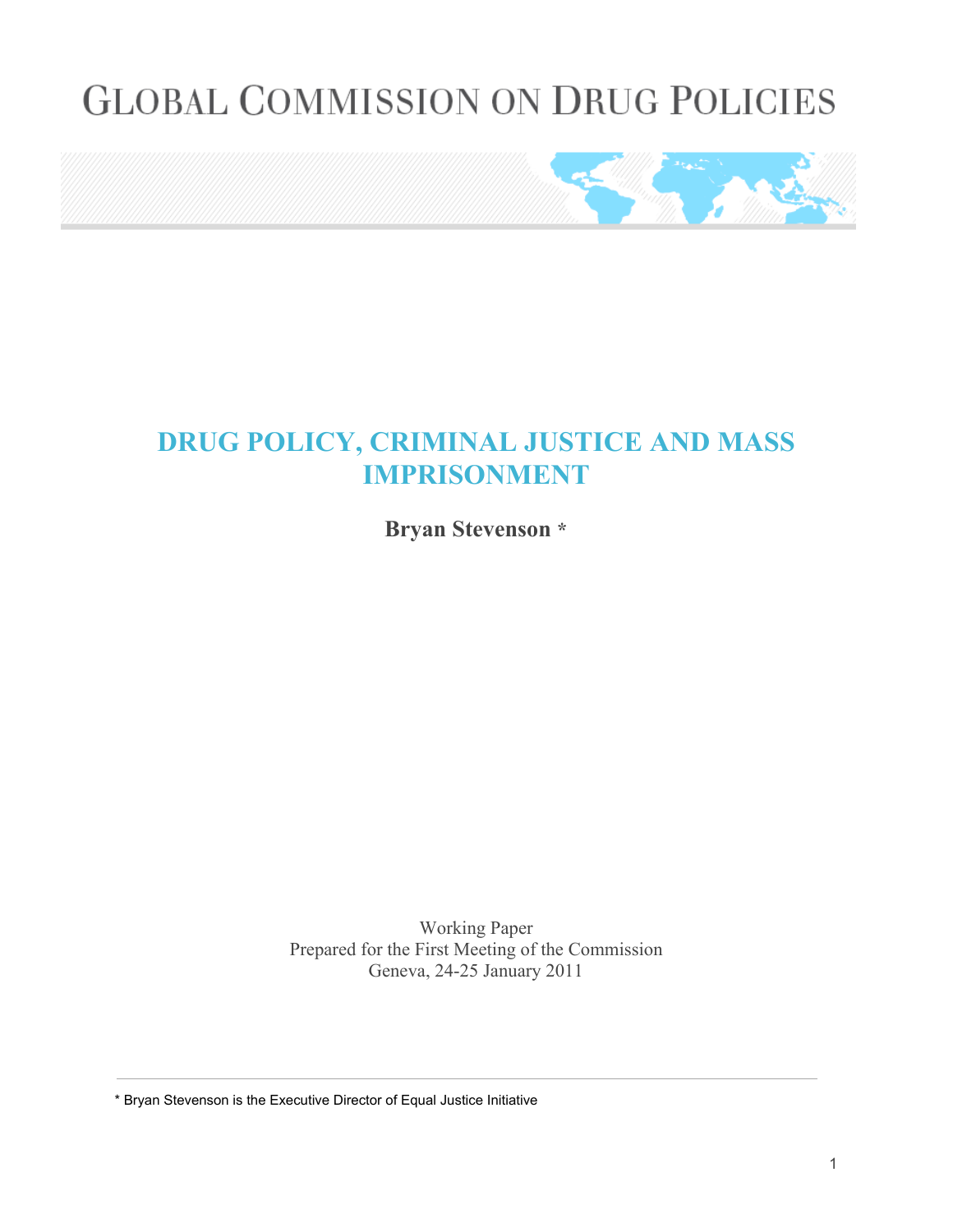# Executive summary

The last three decades have witnessed a global increase in the criminalization of improper drug use. Criminalization has resulted in increased use of harsh punitive sanctions imposed on drug offenders and dramatic increases in rates of incarceration. These policies have had limited impact on eliminating or reducing illegal drug use and may have resulted in adverse consequences for social and community health. The criminal justice system has proved to be an ineffective forum for managing or controlling many aspects of the drug trade or the problem of illegal drug usage. In recent years, some progress has been reported when governing bodies have managed drug use and addiction as a public health problem which requires treatment, counseling and medical interventions rather than incarceration.

Primarily as a result of drug policy, the number of people currently incarcerated worldwide is at an all time high of ten million.

In the United States, the prison population has increased from 300,000 in 1972 to 2.3 million people today. One in 31 adults in the United States is in jail, prison, on probation or parole. The American government currently spends over 68 billion dollars a year on incarceration.

Drug Policy and the incarceration of low-level drug offenders is the primary cause of mass incarceration in the United States. 40% of drug arrests are for simple possession of marijuana. There is also evidence that drug enforcement has diverted resources from law enforcement of violent crimes and other threats to public safety.

Incarceration of low-level drug offenders has criminogenic effects that increase the likelihood of recidivism and additional criminal behavior.

Enforcement of drug policy against low-level users and small scale trafficking has been racially biased and fueled social and political antagonisms that have undermined support of drug policy.

Growing evidence indicates that drug treatment and counseling programs are far more effective in reducing drug addiction and abuse than is incarceration.

Needle exchange, compulsory treatment, education, counseling, drug substitutes like Methadone or Naxolene have proved highly effective in reducing addiction, overdose and the spread of HIV and Hepatitis C.

The last three decades have witnessed a global increase in the criminalization of improper drug use. Criminalization has resulted in increased use of harsh punitive sanctions imposed on drug offenders and dramatic increases in rates of incarceration. These policies have had limited impact on eliminating or reducing illegal drug use and may have resulted in adverse consequences for social and community health. The criminal justice system has proved to be an ineffective forum for managing or controlling many aspects of the drug trade or the problem of illegal drug usage. In recent years, some progress has been reported when governing bodies have managed drug use and addiction as a public health problem which requires treatment, counseling and medical interventions rather than incarceration. Most experts agree that drug-related HIV infection, the spread of infectious diseases like Hepatitis C and related public health concerns cannot be meaningfully addressed through jail and imprisonment and are often aggravated by policies which are primarily punitive. This paper briefly reviews this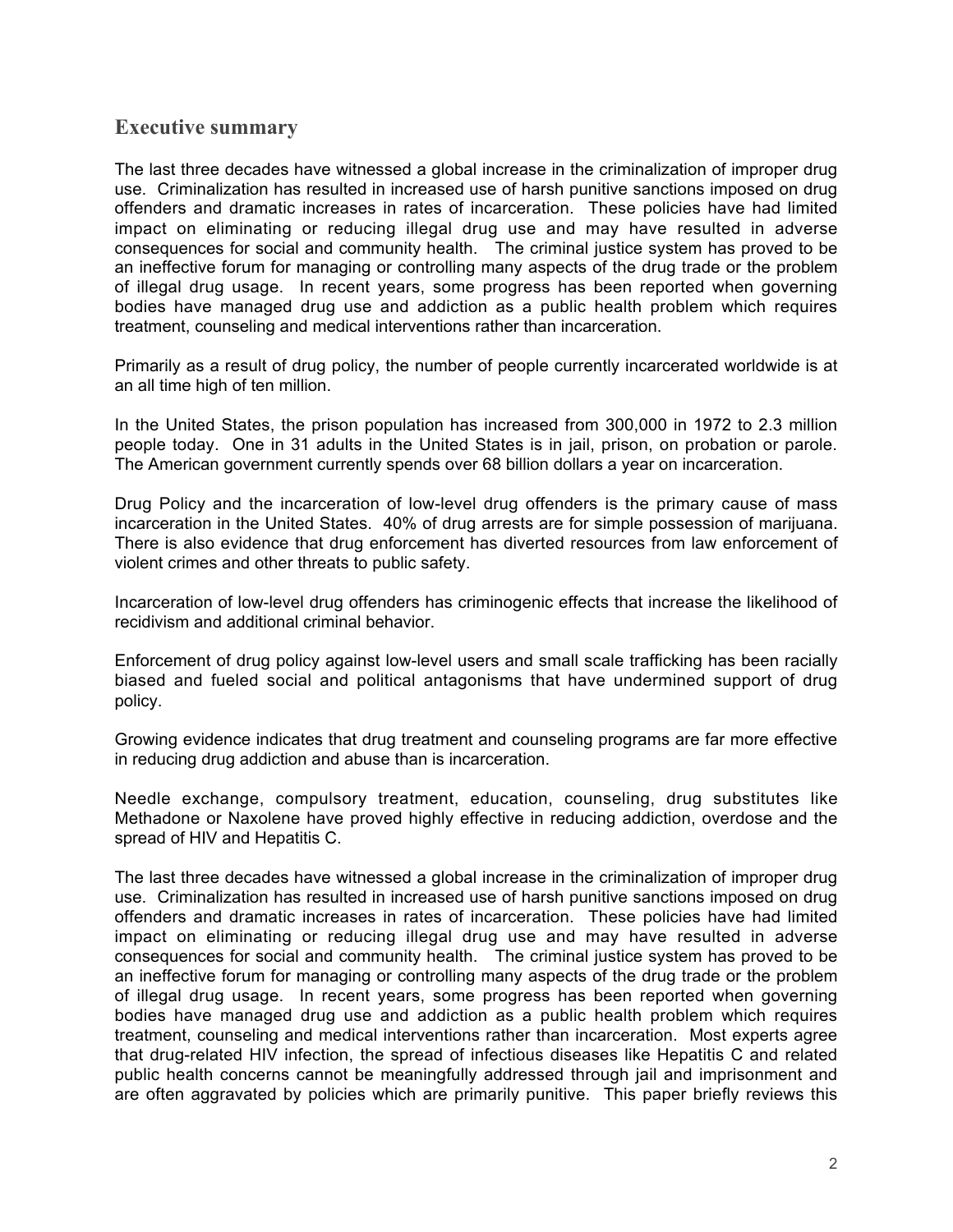issue and identifies some of the costs of over-reliance on incarceration and outlines new strategies.

# Criminal justice policy and increased use of sanctions and incarceration for low-level drug offenders

#### *The Criminalization of Drugs and the Legacy of Mass Imprisonment*

Criminalization of possession and illegal use of drugs compounded by mandatory sentencing and lengthy prison sanctions for low-level drug use has become the primary cause of mass incarceration. The global prison population has skyrocketed in the last three decades with ten million people worldwide now in jails and prisons. The extraordinary increase in the number of people now incarcerated has had tremendous implications for state and national governments dealing with global recession and a range of economic, social and political challenges. Research indicates that resources that would otherwise be spent on development, infrastructure, education and health care have been redirected over the last two decades to incarcerating drug offenders, many of whom are low-level users. The trend toward mass incarceration has been especially troubling in the United States. In the last thirty-five years, the number of U.S. residents in prison has increased from 330,000 people in jails and prisons in 1972 to almost 2.3 million imprisoned people today.<sup>1</sup> The United States now has the highest rate of incarceration in the world. $2^2$ 

Over five million people are on probation and parole in America. $3$  Currently, one out of 100 adults is in jail or prison and one out of 31 adults is in jail, prison on probation or parole.<sup>4</sup> The consequences of increased incarceration and penal control strategies have been dramatic and costly. Many states spend in excess of \$50,000 a year to incarcerate each prisoner in a state prison or facility, including non-violent, low-level drug offenders. Corrections spending by state and federal governments has risen from \$6.9 billion in 1980 to \$68 billion in 2006 in America.<sup>5</sup> During the ten year period between 1985 and 1995, prisons were constructed at a pace of one new prison opening each week.<sup>6</sup>

The economic toll of expansive imprisonment policies has been accompanied by socio-political consequences as well. Mass incarceration has had discernible impacts in poor and minority communities which have been disproportionately impacted by drug enforcement strategies.<sup>7</sup> Collateral consequences of drug prosecutions of low-level offenders have included felon disenfranchisement laws, where in some states drug offenders permanently lose the right to vote.<sup>8</sup> Sociologists have also recently observed that the widespread incarceration of men in low-income communities has had a profound negative impact on social and cultural norms relating to family and opportunity. Increases in the imprisonment of poor and minority women with children have now been linked with rising numbers of displaced children and dependents.<sup>9</sup> Drug policy and the over-reliance on incarceration is seen by many experts as contributing to increased rates of chronic unemployment, destabilization of families and increased risk of reincarceration for the formerly incarcerated.<sup>10</sup>

There are unquestionably serious consequences for community and public health when illegal use of drugs is widespread. Addiction and other behavioral issues triggered by drug abuse have well known consequences for individuals, families, communities and governing bodies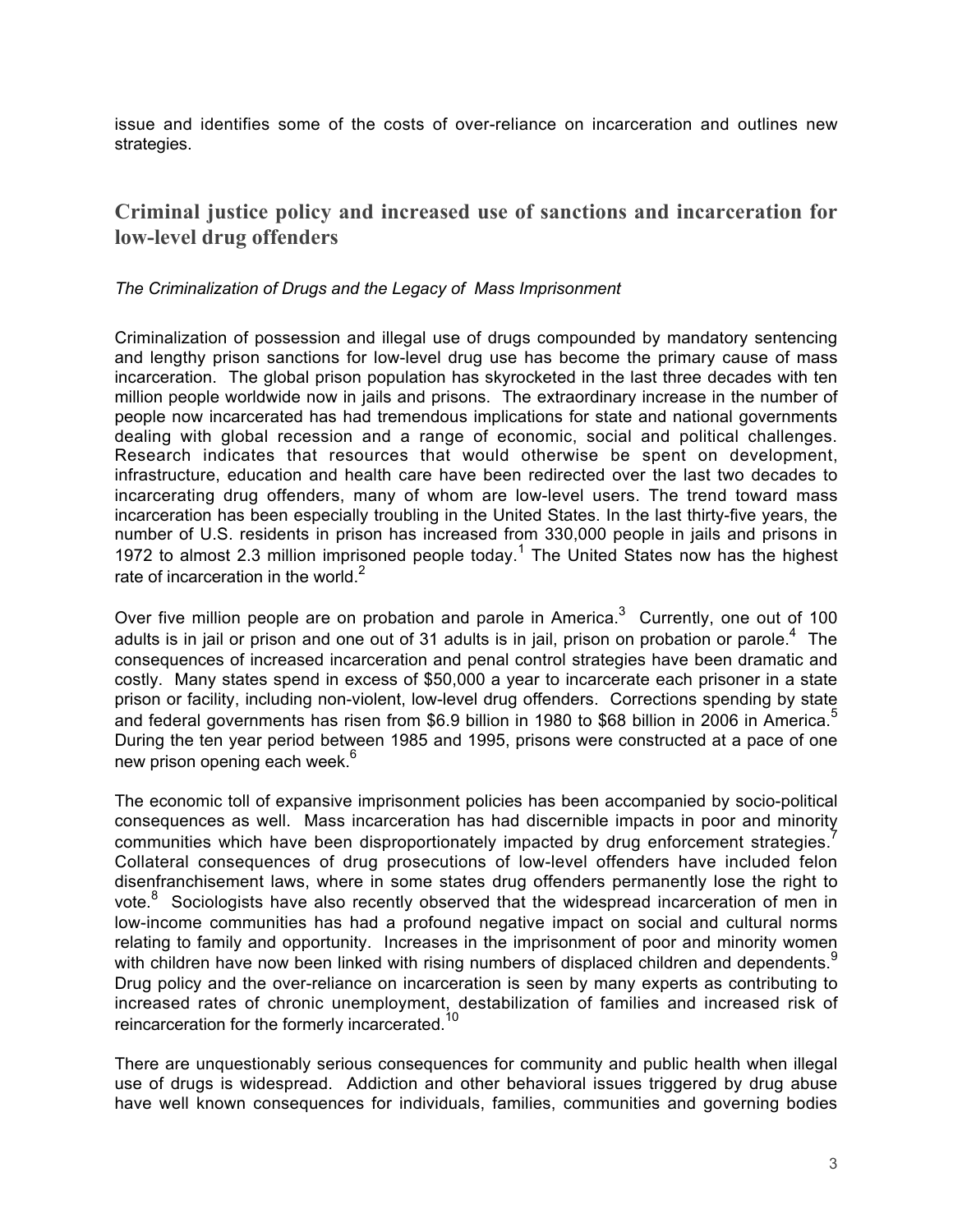trying to protect public safety. Governing bodies are clearly justified in pursuing policies and strategies that disrupt the drug trade and the violence frequently associated with high-level drug trafficking. Similarly, drug abuse is a serious problem within communities that threatens public health and merits serious attention. However, some interventions to address drug abuse are now emerging as clearly more effective than others. Consequently, interventions that reduce drug dependence and improve the prospects for eliminating drug addiction and abuse are essential if measurable improvements on this issue are to be achieved in the coming years.

#### *Drug Policy and the Criminal Justice System*

Many countries have employed the rhetoric of war to combat the drug trade. While there are countries where violent drug kingpens have created large militias that have necessitated more militarized responses from law enforcement, most drug arrests are directed at low-level users who have been the primary targets in the "war on drugs." States have criminalized simple possession of drugs like marijuana and imposed harsh and lengthy sentences on people arrested. Small amounts of narcotics, unauthorized prescription medicines and other drugs have triggered trafficking charges that impose even lengthier prison sentences. The introduction of habitual felony offender laws has exacerbated drug policy as it is not uncommon for illegal drug users to accumulate multiple charges in a very short period of time. Under the notorious "three strikes laws" that have become popular in America, drug offenders with no history of violence may face mandatory minimum sentences in excess of 25 years in prison. Thousands of low-level drug offenders have been sentenced to life imprisonment with no chance of parole as a result of these sentencing laws.

In the United States, drug arrests have tripled in the last 25 years, however most of these arrests have been for simple possession of low-level drugs. In 2005, nearly 43% of all drug arrests were for marijuana offenses. Marijuana possession arrests accounted for 79% of the growth in drug arrests in the 1990s.<sup>11</sup> Nearly a half million people are in state or federal prisons or a local jail for a drug offense, compared to 41,000 in 1980.<sup>12</sup> Most of these people have no history of violence or high-level drug selling activity.

The "war on drugs" has also generated indirect costs that many researchers contend have undermined public safety. The federal government has prioritized spending and grants for drug task forces and widespread drug interdiction efforts that often target low-level drug dealing. These highly organized and coordinated efforts have been very labor intensive for local law enforcement agencies with some unanticipated consequences for investigation of other crimes. The focus on drugs is believed to have redirected law enforcement resources that have resulted in more drunk driving, and decreased investigation and enforcement of violent crime laws. In Illinois, a 47% increase in drug arrests corresponded with a 22% decrease in arrests for drunk driving.<sup>13</sup> Florida researchers have similarly linked the focus on low level drug arrests with an increase in the serious crime index.

In prison, as a result of the increased costs of incarceration, most drug addicts are less likely to receive drug treatment and therapy. The increasing costs of mass imprisonment have eliminated funds for treatment and counseling services even though some of these services have proved to be very effective. In 1991, one in three prison inmates was receiving treatment while incarcerated, today the rate is down to one in seven.<sup>14</sup> The decline of treatment and counseling services makes re-offending once released much more likely. This is one of the ways in which incarceration and criminal justice intervention has proved costly and less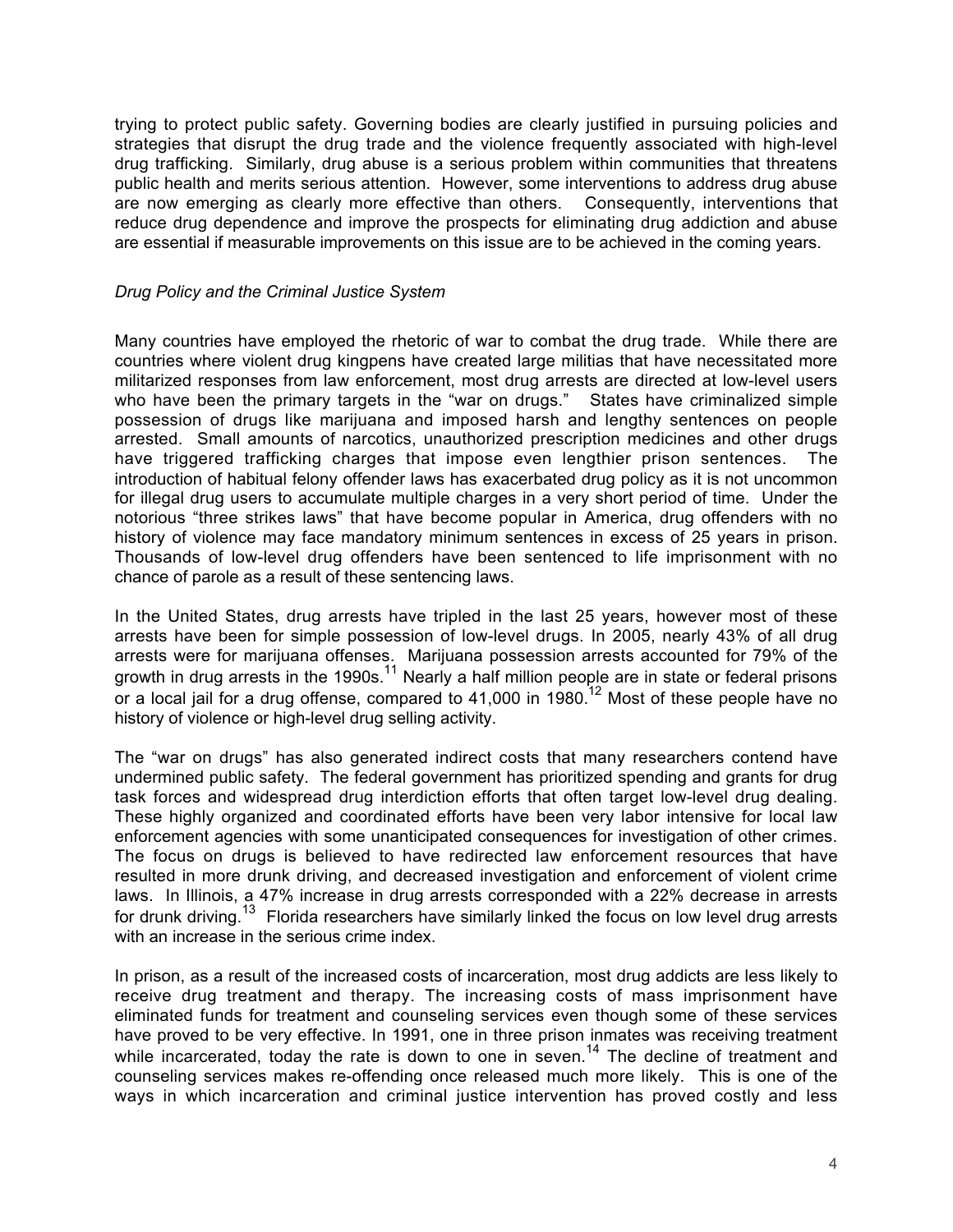effective than other models of managing illegal drug use.

#### *Racially Discriminatory Enforcement of Drug Laws*

In the United States, considerable evidence demonstrates that enforcement of drug policy has proved to be racially discriminatory and very biased against the poor. America's criminal justice system is very wealth sensitive which makes it difficult for low-income residents to obtain equally favorable outcomes as more wealthy residents when they are charged with drug crimes. Targeting communities of color for enforcement of drug laws has added to the problems of racial bias in American society and generated some of the fiercest debates about the continuing legacy of racial discrimination. Illegal use of drugs is not unique to communities of color and rates of offending are not higher in these communities than they are in nonminority communities. African Americans comprise 14% of regular drug users in the United States, yet are 37% of those arrested for drug offenses and 56% of those incarcerated for drug crimes.<sup>15</sup> Black people in the United States serve almost as much time in federal prison for a drug offense (58.7 months) as whites serve for a violent crime (61.7 months), primarily as a result of the racially disparate sentencing laws such as the 100-1 crack powder cocaine disparity.<sup>16</sup> For years, the sentences for illegal possession or use of crack cocaine, which is more prevalent in communities of color, were 100 times greater than possession or use of equivalent amounts of powder cocaine, leading to dramatically longer prison sentences for African Americans. In 2010, Congress amended this law and reduced the disparity from 100-1 to 12-1. However, the failure to make the law retroactive has left the costly and troubling racial disparities uncorrected. Hispanic people are also disproportionately at much greater risk of arrest and prosecution for drug crimes than are whites in the United States.

Discriminatory enforcement of drug laws against communities of color has seriously undermined the integrity of drug policy initiatives and frequently these policies are perceived as unfair, unjust and targeted at racial minorities. Enforcement of drug laws tends to be directed at low-income communities or residential and social centers where residents have less political power to resist aggressive policing and engagement. Even some reforms aimed at shielding low-level drug offenders from incarceration have been skewed against the poor and people of color. Some data show that people of color are more likely to be redirected back to the criminal courts if drug cout personnel have discretion. Similarly, many community-based programs that permit drug offenders to avoid jail or prison have significant admission fees and costs that many poor people simply cannot afford. Discriminatory enforcement of drug policy has undermined its effectiveness and legitimacy and contributed to continuing dysfunction in the administration of criminal justice.

#### *There is Growing Evidence that Drug Treatment is More Cost Effective than Incarceration and Incapacitation Strategies*

One of the clear consequences of mass incarceration directed at low level drug offenders has been to acculturate and socialize illegal drug users into criminality through extended incarceration. This criminogenic effect has been seen in studies that examined rates of recidivism among drug offenders who are given probation and not sent to jail or prison and drug offenders who are incarcerated for the same offenses.<sup>17</sup> In purely human terms, these findings reveal that incarceration may be dramatically more costly than other approaches.

However, the economic analysis of approaches to low level drug offending that avoid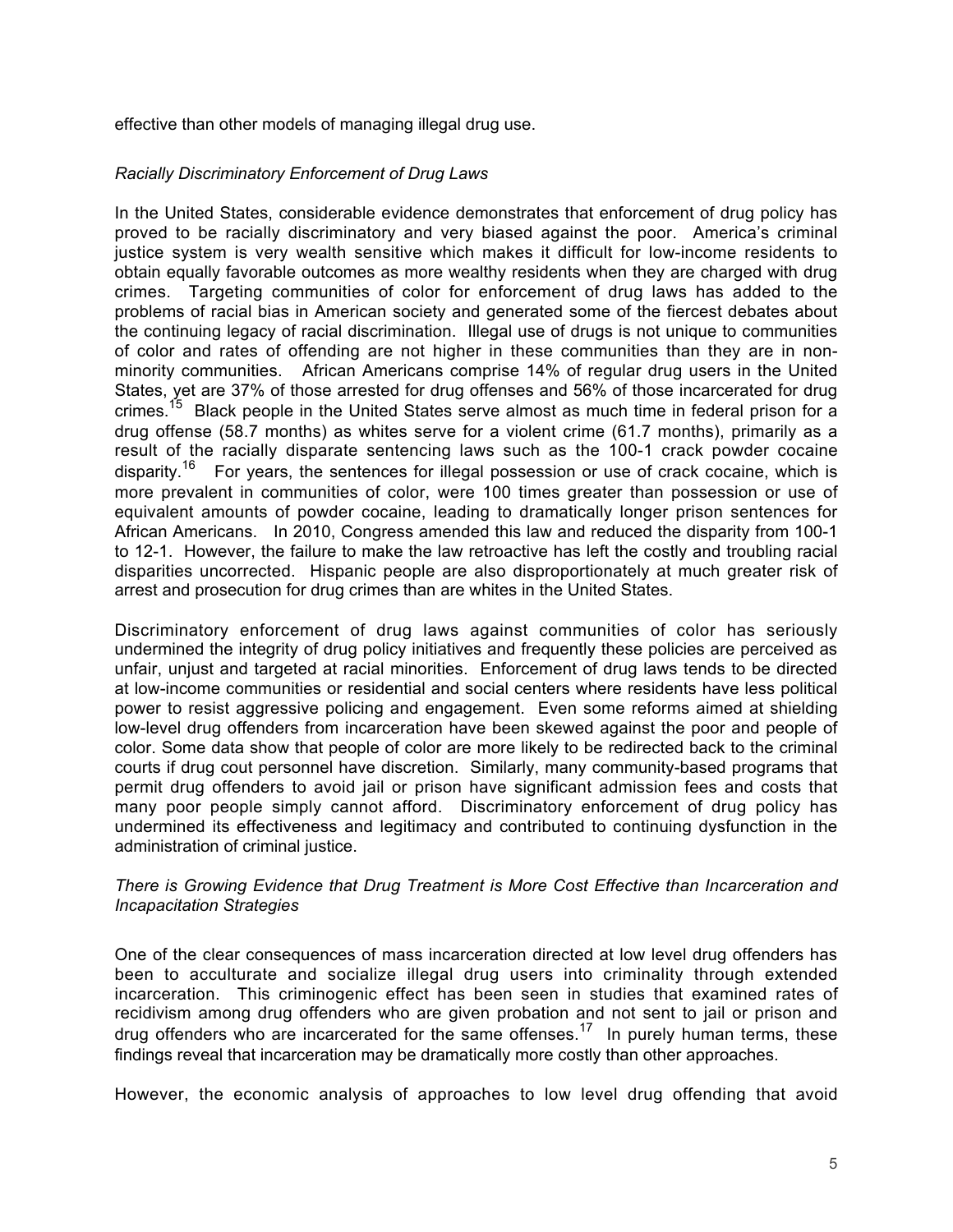incarceration are even more compelling. Whatever the measure, data indicates that drug treatment is more cost effective than incarceration. In California, a study has recently shown that spending on drug treatment is eight times more likely to reduce drug consumption than spending on incarceration. Corresponding decreases in drug-related crime were also documented when comparing drug treatment programs with incarceration. In a RAND analysis study, treatment was estimated to reduce crime associated with drug use and the drug trade up to 15 times as much as incarceration. These findings have been reflected in other studies that have also found that drug treatment is more cost effective in controlling drug abuse and crime than continued expansion of the prison system when looking at low level drug offenders.

Consequently, many states have now started to shift their management of drug offenders to drug courts that have discretion to redirect people who illegally use drugs away from jail or prison and into community-based treatment, counseling and therapeutic interventions. The early signs suggest that these innovations are saving states millions of dollars and accomplishing improved public safety. For the first time in 38 years, 2010 saw a slight decrease in the national state prison population in the United States. Significant reductions will need to continue to deal with a global recession and decreasing resources available for incarceration.

# New and more effective strategies for managing low-level drugoffenders are emerging

Proponents of "Harm Reduction" have long argued that a more effective way to combat illegal drug use is to spend more on public education, treatment and interventions that view illegal drug use as a public health problem rather than continued spending on incarceration and harsh sanctions. Supporters of harm reduction acknowledge that the use of incarceration and sanctions will be necessary when illegal drug trafficking or distribution threatens public safety, however, they contend that most drug arrests don't directly implicate public safety. States are beginning to recognize the benefits associated with harm reduction and in recent years have begun to reallocate resources with surprisingly good outcomes.

#### *Sentencing Reform*

In recent years, states have begun to retreat from mandatory sentences and other harsh strategies for enforcing drug laws and moved to alternative models that involve probation, treatment, counseling and education. Between 2004 and 2006, at least 13 states expanded drug treatment or programs which divert drug offenders away from jail or prison into community-based programs.<sup>18</sup> States like Michigan have recently amended statutes that required a mandatory sentence of life imprisonment without parole for distribution of cocaine or heroin.<sup>19</sup> With over 5 million people on probation or parole in the United States, drug use on parole or probation has become the primary basis by which thousands of people are returned to prison. These technical violations of parole or probation account for as many as 40% of new prison admissions in some jurisdictions. In recent years, states have restricted the length of incarceration imposed when formerly incarcerated people test positive for recent drug use. These new statues and direct formerly incarcerated drug users into drug therapy and counseling programs.

The federal government has amended mandatory sentencing laws for drug offenders and seen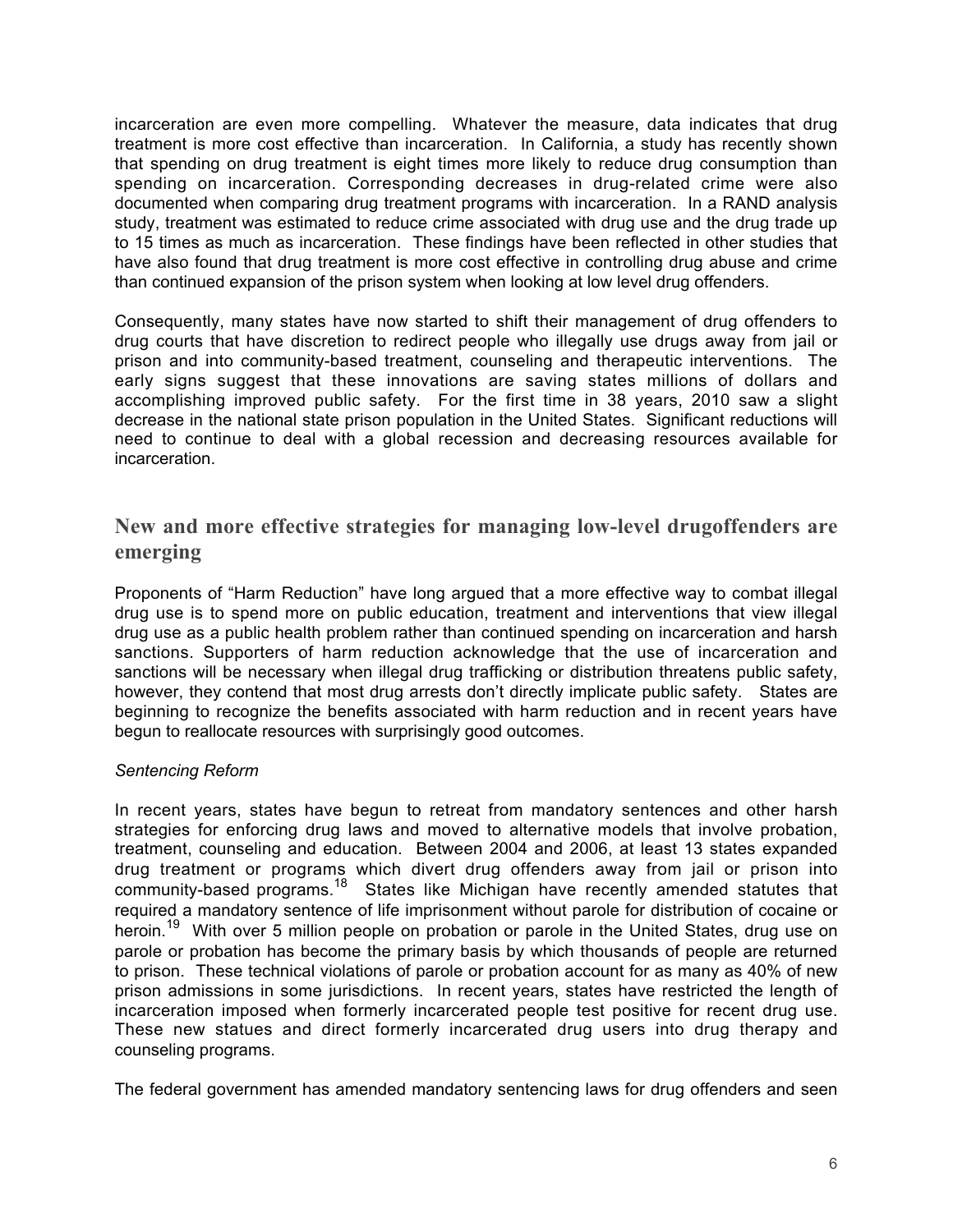a dramatic reduction in the number of people facing long-term incarceration for low-level drug use. These sentencing reforms are considered critical to containing the costs of mass imprisonment in the United States and for generating resources necessary to approach drug addiction and abuse as a public health problem.

Drug courts have also emerged in the last decade to play a critical role in redirecting low-level drug offenders away from traditional, punitive models of intervention for illegal drug use. Drug courts have been set up in hundreds of communities. Court personnel have discretion to order drug treatment and community-based programs where offenders must receive counseling and treatment and receive education concerning drug addiction and abuse. By shielding thousands of drug offenders from incarceration and transfer to overcrowded prisons, drug courts have reduced the collateral consequences of illegal drug use, saved millions of dollars and had more favorable outcomes for people who have been identified as illegally using drugs. Drug court participants can avoid a criminal record and all the disabling collateral consequences associated with a criminal record.

Reducing the penalties for some low-level drug crimes, giving judges more discretion to avoid unwarranted and lengthy mandatory sentences and retreating from the rhetoric of war and unscientific policy analysis could substantially reduce incarceration rates and provide additional resources for treatment options that are more effective at eliminating drug abuse.

#### *Medical and Public Health Models for Drug Abuse Intervention*

The risk of criminal prosecution has had many unintended consequences, especially for people with addiction problems who also have critical medical issues that require treatment and intervention. HIV infection and AIDS continue to threaten many countries with tragic and devastating effect. Intravenous drug users are primary targets for infection and have extremely elevated risks of illness from sharing needles. Rather than facilitating less hazardous practices for this community, criminal justice interventions have forced people with addiction underground and infection rates have spiraled. Providing clean needles and other strategies associated with needle exchange have had a significant impact on reducing the rate of HIV infection and offering people with addiction issues an opportunity for treatment. Creating safe zones where people struggling with drug addiction can safely come has also greatly increased the ability of public health officials to provide education, counseling and treatment opportunities that are scientifically proven to be effective to the population with the greatest needs. For example, where needle-exchange has been implemented, the results have been extremely promising for controlling illegal drug use and reducing public health threats.

Policies that make it permissible for people to safely admit to drug addiction problems are wellestablished to be more effective at managing drug addiction. In 2006, there were 26,000 deaths in the United States from accidental drug overdose, the highest level ever recorded by the Centers for Disease Control.<sup>20</sup> Accidental death through overdose is currently the leading cause of injury-related death for people between the ages of 35-54. This extraordinarily high level of death through overdose can only be meaningfully confronted with public education efforts and improving treatment options for people who are abusing drugs.

Criminalization has created huge and complex obstacles for people motivated to eliminate their drug dependence to seek or obtain necessary health care and support. When public health options are made available, studies have reported dramatic declines in drug dependence,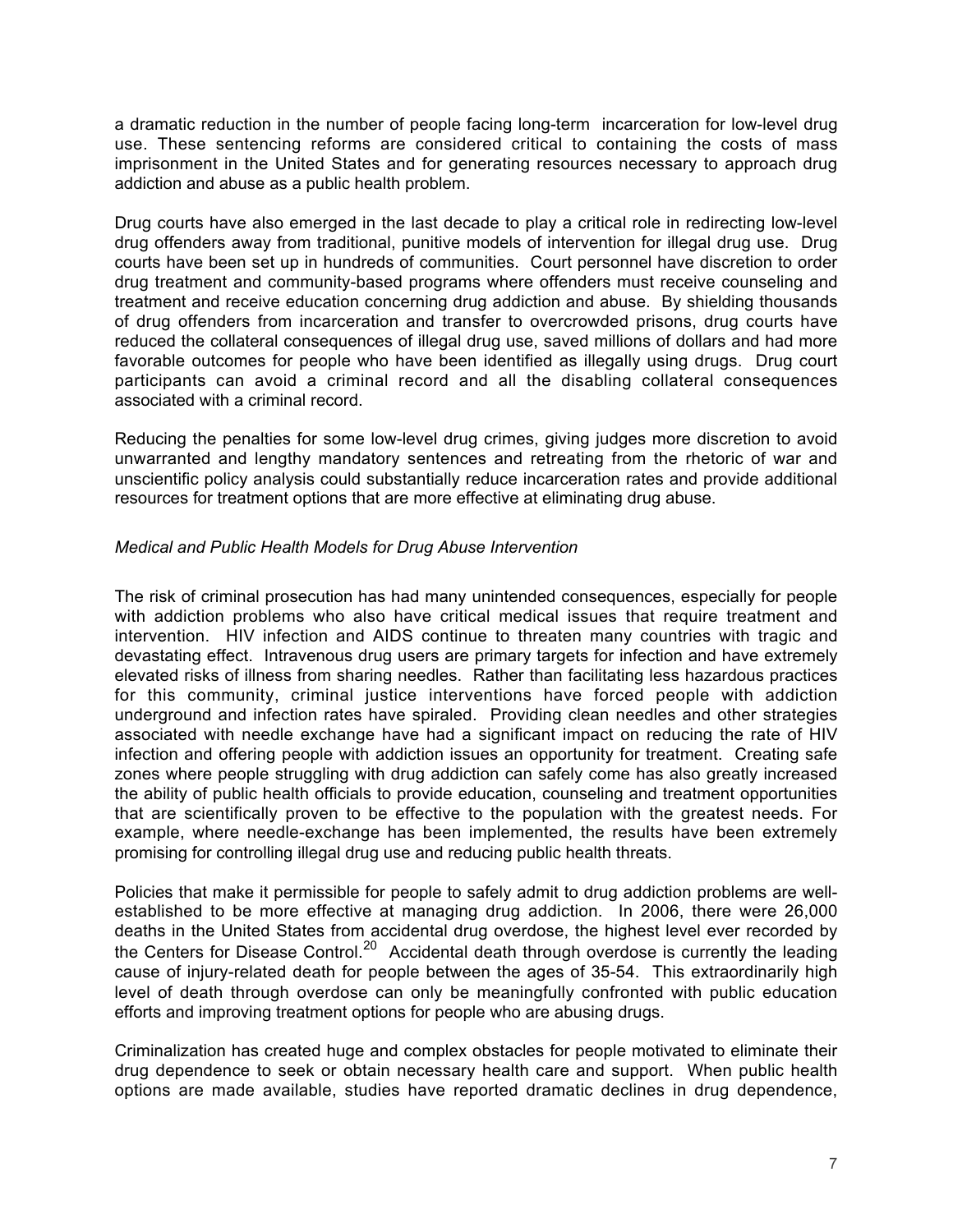mortality and overdose. Medical developments have proved extremely effective in reducing drug dependence and addiction. A range of maintenance therapies are available for people with addiction problems. Methadone maintenance has been cited as the primary intervention strategy for people with heroin addiction. Drugs like Naloxone have been utilized in an extremely effective manner to save lives when people ingest too many opiates. However, these very cost effective treatments are not possible without providing safe opportunities to report drug and overdose issues to health care providers who are free to treat rather than arrest people with addiction and drug dependence.

### **Conclusion**

Mass imprisonment, the high economic and social costs of incarcerating low-level drug offenders and the ineffectiveness of criminalization and punitive approaches to drug addiction have had poor outcomes in many countries. Governing bodies have available dozens of new, scientifically tested interventions which have been proved to lower rates of drug abuse and addiction without incarceration. Reducing illegal drug use and disrupting the sometimes violent drug trade will require new and more effective strategies in the  $21<sup>st</sup>$  century. The politics of fear and anger that have generated many of these policies must be resisted and adoption of scientifically established treatment protocols that have been found effective and successful should be pursued vigorously.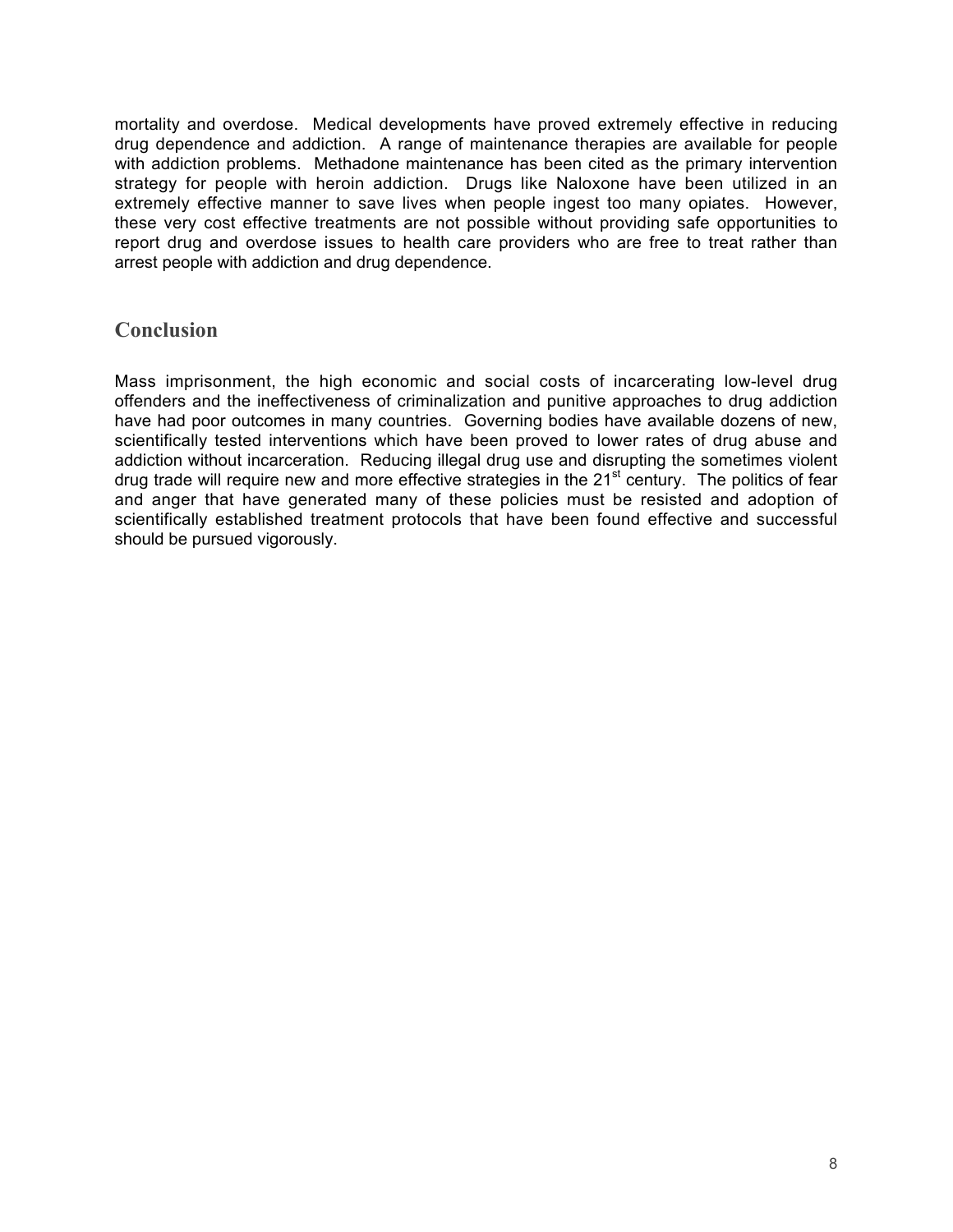2.Marc Mauer, *Comparative International Rates of Incarceration: An Examination of Causes and Trends, Presented to the U.S. Commission on Civil Rights* 2 (June 23, 2003), *available at* www.sentencingproject.org/pdfs/pub9036.pdf; INVISIBLE PUNISHMENT: THE COLLATERAL CONSEQUENCES OF MASS IMPRISONMENT (Marc Mauer & Chesney-Lund eds., 2002).

3.Lauren E. Glaze & Seri Palla, *Probation and Parole in the United States, 2004*, BUREAU OF JUSTICE STATISTICS BULLETIN 1 (Nov. 2005), *available at* www.ojp.usdoj.gov/bjs/pub/pdf/ppus04.pdf.

4."1 in 31: The Long Arm of Corrections," Pew Charitable Trusts Report (2009).

l

5.U.S. DEPARTMENT OF JUSTICE, BUREAU OF JUSTICE STATISTICS, SOURCEBOOK OF CRIMINAL JUSTICE STATISTICS 31<sup>ST</sup> EDITION (2008), *available at* www.albany.edu/sourcebook.

6.*See* MARC MAUER, RACE TO INCARCERATE 1, 9 (1999) ("[m]ore than half of the prisons in use today have been constructed in the last twenty years."); *see also* Michael Tonry & Joan Petersilia, *American Prisons at the Beginning of the Twenty-First Century*, *in* PRISONS 1, 12 (Michael Tonry & Joan Petersilia eds., 1999).

7.One-third of black males born today likely will spend at least some part of their lives behind bars; nearly one-tenth of black males in their twenties already live in prison; and almost one out of three black males in their twenties currently remains in jail, prison, on probation or parole, or otherwise under criminal justice control. Marybeth Lipp, *A New Perspective on the "War on Drugs": Comparing the Consequences of Sentencing Policies in the United States and England*, 37 LOY. L.A. L. REV. 979, 1022 (2004). The annual arrest rate among African-Americans is more than two and a half times the white rate. D.H. Kaye  $\&$ Michael E. Smith, *DNA Identification Databases: Legality, Legitimacy, and the Case for Population-Wide Coverage*, 2003 WIS. L. REV. 413, 454 (2003). Some scholars have argued that mass imprisonment presents an institutional impediment to progress and equality for African Americans that has historical antecedents in slavery and American racial apartheid laws. *See* Loic Wacquant, *From Slavery to Mass Incarceration: Rethinking the 'Race Question' in the US*, 13 NEW LEFT REV. 41 (2002).

8.Many states strip people who have been convicted of felonies from voting rights even while they are on probation or parole. Fourteen states permanently bar voting rights for some or all ex-felony offenders unless they are pardoned. Marc Mauer  $\&$ Tushar Kansal*, Barred for Life: Voting Rights Restoration in Permanent Disenfranchisement States* (Feb. 2005), *available at* http://www.sentencingproject.org/pdfs/barredforlife.pdf.

9.The number of women serving sentences in state and federal prisons in the United States skyrocketed from 5635 in 1970 to 92,751 in 2003. U.S. DEPARTMENT OF JUSTICE, BUREAU OF JUSTICE STATISTICS, SOURCEBOOK OF CRIMINAL JUSTICE STATISTICS 31ST EDITION (2003), *available at* www.albany.edu/sourcebook. As of 1997, 65% of women incarcerated in state prisons and 59% of women in federal prisons had minor children. More than two-thirds of those mothers lived with their children prior to being incarcerated. In 1999, almost 1.5 million American children had a parent in prison; over half of these children were African-American. Christopher J. Mumola, U.S. Department of Justice, Bureau of Justice Statistics, *Incarcerated Parents and Their Children* 2, 4 (Aug. 2000), *available at* www.ojp.usdoj.gov/bjs/pub/pdf/iptc.pdf.

10.Some have argued that mass incarceration has lowered crime rates and that reduced crime is a substantial upside worth some acknowledgment. *See, e.g.*, Eli Lehrer, *The Left's Prison Complex: The Case Against the Case Against Jail*, NATIONAL REVIEW, Oct. 9, 2000; James Q. Wilson, *Remarks at the Independent Institute's Independent Policy Forum*, Jan. 19, 1995, http://www.independent.org/events/transcript.asp?eventID=63#2. However, even that alleged benefit is fiercely debated. While incarceration rates have risen and crime rates have decreased across the country, states where the growth of incarceration is below-average have seen their violent crime rates decline at twice the rate of states with above-average increases in incarceration. Jenni Gainsborough & Marc Mauer, *Diminishing Returns: Crime and Incarceration in the 1990s* (Sept. 2000), *available at* http://www.sentencingproject.org/pdfs/9039.pdf. The overwhelming increase in the numbers of imprisoned people is primarily due to the incarceration of drug offenders and people convicted of non-violent crimes: while the number of incarcerated violent offenders almost doubled between 1980 and 1998, the number of nonviolent offenders tripled and the number of drug offenders increased 1040%. Vincent Shiraldi, *Reducing Correctional Costs in an Era of Tightening Budgets and Shifting Correctional Costs*, 14 FED. SENT. R. 332 (2002). The impact of increased incarceration in these crime categories has so far demonstrated little societal benefit and very little reduction in crime. Quite to the contrary, as Congress recognized in passing the Prison Rape Elimination Act of 2003, violence in prison makes "brutalized inmates" more likely to commit crimes

<sup>1.</sup>THE SENTENCING PROJECT, INCARCERATION AND CRIME: A COMPLEX R ELATIONSHIP 1 (2005), *available at* http://www.sentencingproject.org/pdfs/incarceration-crime.pdf; Press Release, U.S. Dep't of Justice, Bureau of Justice Statistics (Oct. 23, 2005), *available at* http://www.ojp.usdoj.gov/bjs/pub/press/p04pr.htm.